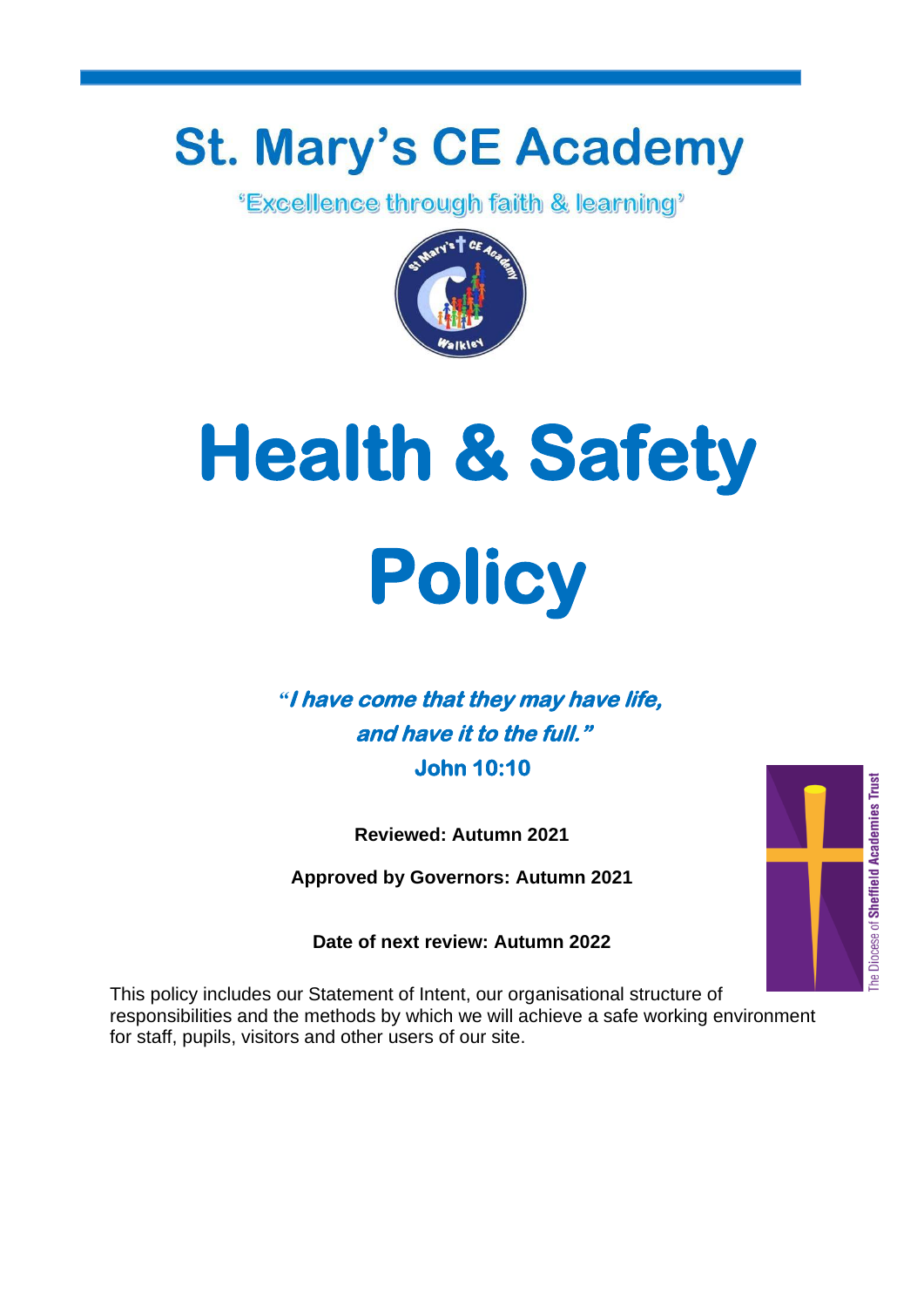

### **Health & Safety Policy**

#### **Introduction:**

At St Mary's Church of England Academy, we aim to provide a caring environment where every child can thrive and is supported to achieve their unique & amazing potential as a child of God. As such, this means that all children, staff, parents & carers should be protected as part of our commitment to help everyone remain healthy & safe.

#### **Guidance**

Under the **Health and Safety at Work Act 1974**, every organisation that employs five or more people must have a written Health and Safety Policy. Although the Diocese of Sheffield Academies Trust have safety policies it is important that individual schools have their own site specific policy so that roles and responsibilities are clearly understood.

Your Health and Safety Policy will state your intention to work safely and should be a useful tool to help your school achieve its objectives.

Your school is unique. This booklet will allow you to produce a policy that is tailored to the way you work. Please remember that the list of health and safety issues shown in this document is not exhaustive; add any others that are relevant to your work and the premises.

This policy should also cross-refer to any other relevant supporting documentation that may be available in school.

#### **Making the Policy Work**

Everyone working in your school, from the Executive Head to new members of staff has their own role and responsibilities. Involve people that work with you so that everyone understands their responsibilities and can act on them. It is a legal requirement to communicate your safety policy to all employees.

#### **Communication and Consultation**

There is a legal obligation placed upon the employer to consult with appointed representatives on health and safety issues. If there is no formally appointed representative you still must have procedures in place to consult with staff on health and safety matters. This can be done either by consulting with employees as individuals or through a representative who has been elected by all staff on site. Any elected health and safety representative is entitled to reasonable time off, with pay, to enable them to carry out their role.

Many schools will already have adequate procedures in place for consulting with staff; these may include a formal health and safety committee (comprising of Trade Union and Management representatives), putting health and safety as an agenda item at formal staff meetings, team meetings, discussions during performance management, appraisals and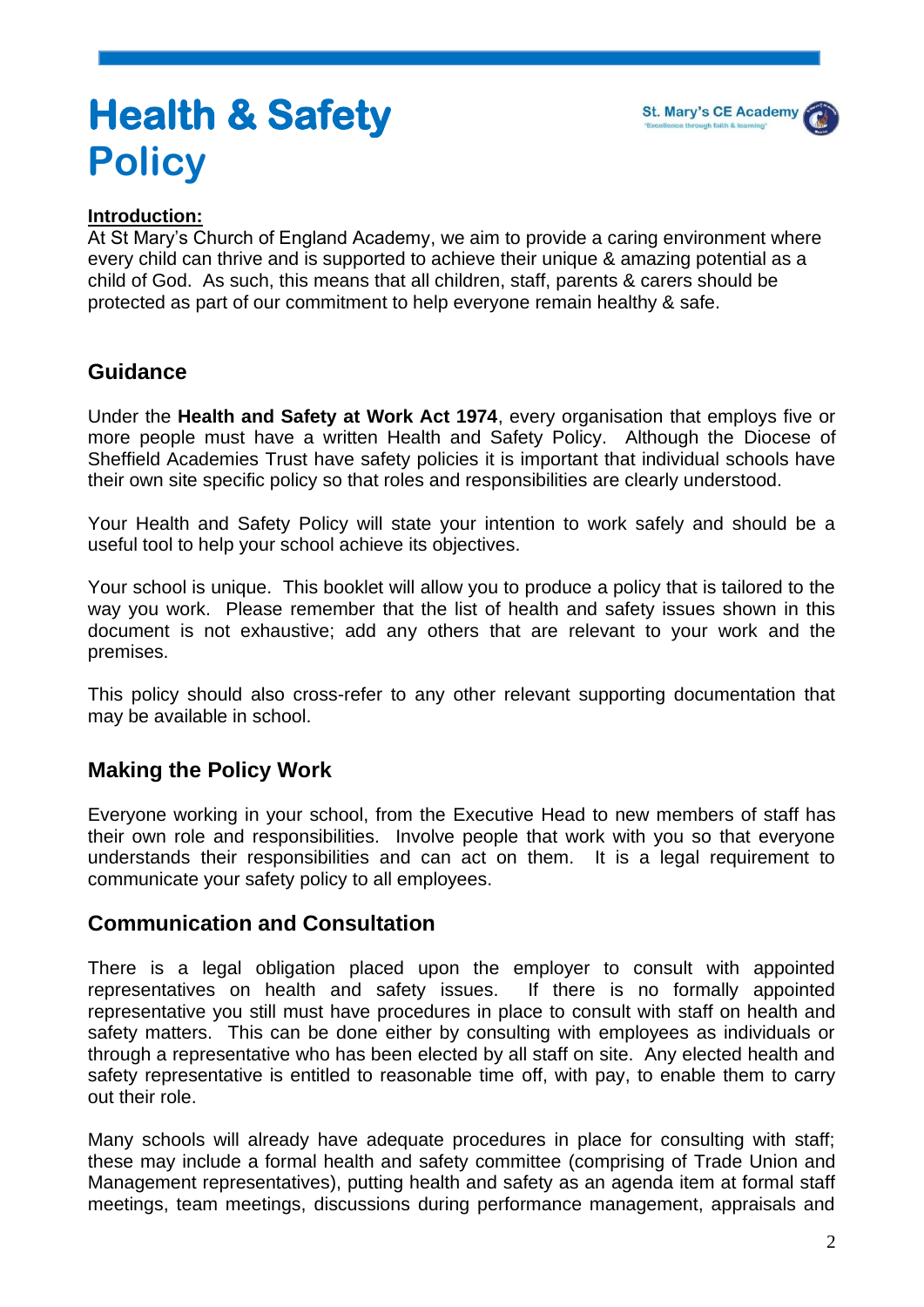one to one's etc. Where arrangements are already in place, these should be reviewed to ensure that they remain fit for purpose. Where no formal arrangements exist, you should ensure that appropriate means for consulting with staff are put into place.

#### **Help and Advice**

Advice on any health and safety matter can be obtained through Wendy Lloyd and also the Children, Young People and Families Service Health and Safety Advisers. Some useful telephone numbers are attached to the policy.

#### **Policy Statement**

The Executive Head, Governors and staff at this school are committed to providing high standards of health and safety for all users of the school.

As a school, our educational priorities aim to:-

- encourage all pupils to achieve their full academic and social potential;
- provide pupils with the skills and experience which will ensure that the widest possible range of choices are open to them in their future lives;
- provide a sense of community in which individuals feel valued and are actively encouraged to value, respect and help others;
- create an atmosphere in which students enjoy and take pride in their achievements.

These educational and social priorities can only be fully realised within a physical environment that is both a safe and healthy place to work. This in turn can only be brought about by the dedicated co-operation of all within the school. Health and safety at this school is an area where Governors, the Executive Head, staff, safety representatives and parents share common objectives. It is vital that we all understand each other's duties, functions and responsibilities as well as our own because it is only by the co-operation and teamwork of everyone involved that health and safety objectives in school can be achieved.

#### **Aims**

- To ensure that the school is always a safe and healthy place in which to work.
- To provide plant, equipment, resources and systems of work that are safe and without risks to health
- To raise awareness among all users of the school as to their responsibility for themselves and others.
- To provide sufficient information, instruction, training and supervision to enable all employees, authorised volunteers and third party users to avoid hazards and contribute positively to their own health and safety at work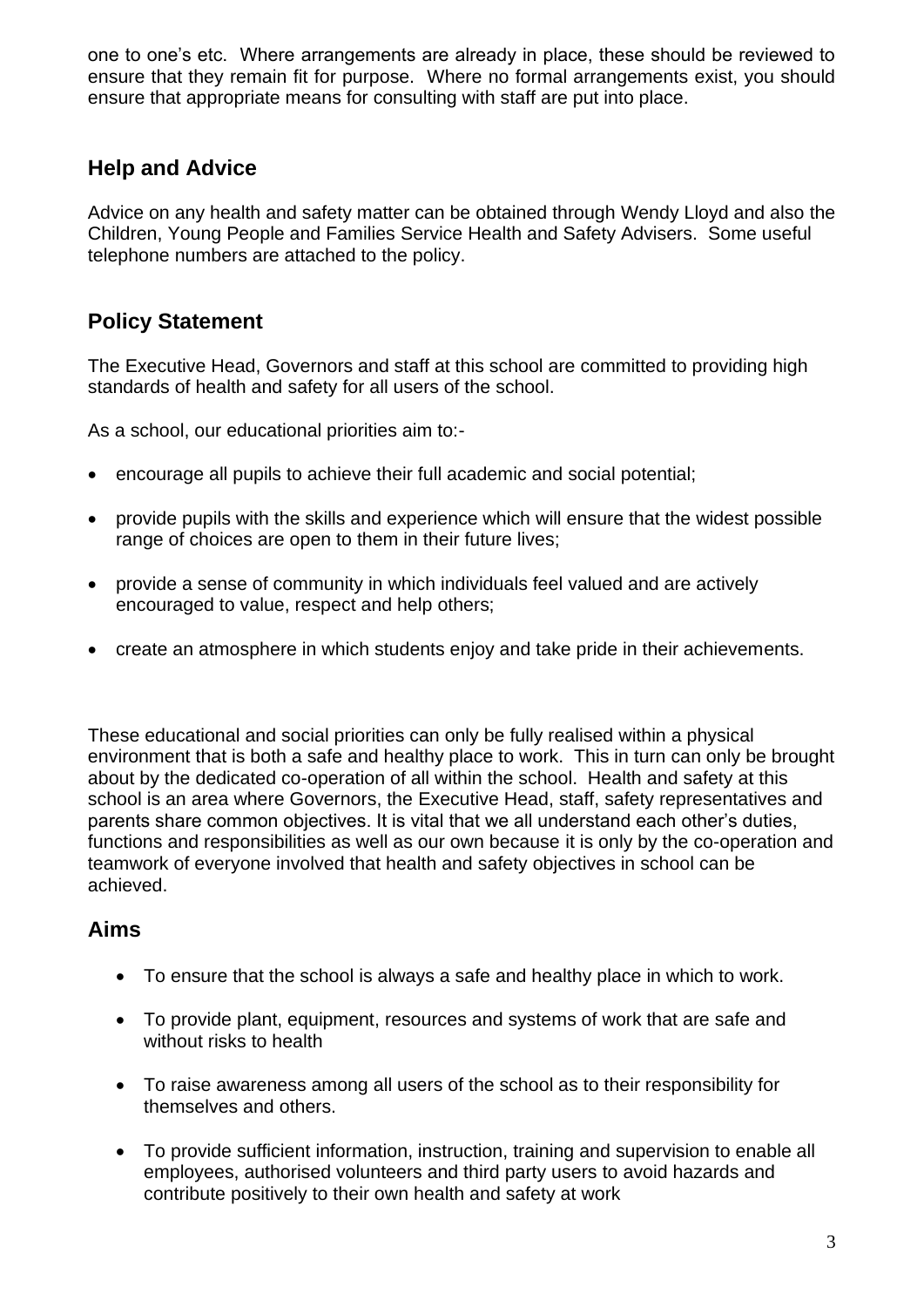- To ensure the dissemination of all relevant information from The Diocese of Sheffield Academies Trust and other bodies to the correct user[s].
- To regularly monitor and review safety procedures throughout the school.
- To create and update a central file containing relevant health and safety information

#### **This safety policy will be regularly reviewed and updated on an annual basis.**

#### **Responsibilities**

1 Overall responsibility for the management of health and safety in the school is that of

Karole Sargent (Executive Headteacher)

2 Responsibility for the following areas is that of

Area of Work: Premises Management

Name: Chris Webb (Buildings Officer)

Area of Work: Educational Visits

Name: Karen Miller (Head of School & EVC) & Karole Sargent (Executive Headteacher)

Area of Work: PE

Name: Karen Miller (Head of School & EVC) / Karole Sargent (Executive Headteacher) / Elizabeth Norris (PE Subject Leader)

**Notes** 

In this section you should identify and allocate the specific roles and functions to appropriate members of the school management team and faculty heads with competence in specific areas (e.g. Science, D & T, PE, Food Technology, Educational Visits, and Premises Management etc)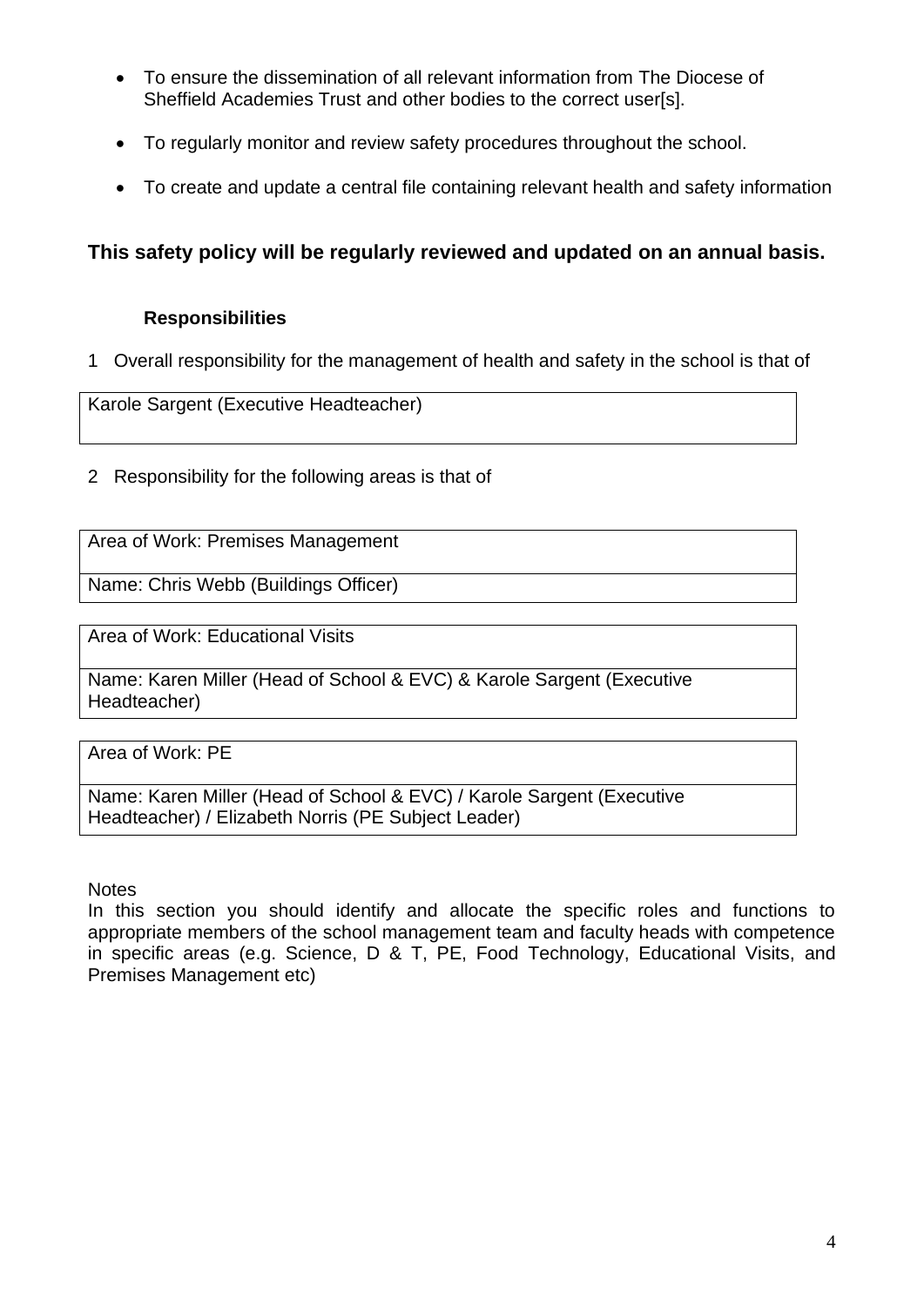#### **General Responsibilities**

#### **The Governors will:**

- Ensure that adequate funding is provided from the school budget to enable the school to be organised and run in a safe and healthy manner.
- Deal with any health and safety problems brought to them by the Principal, staff or parents, through their termly meetings or any emergency meetings, which may be called due to unforeseen circumstances.
- Ensure that the Health and Safety Policy is brought to the attention of all staff and implemented in school.
- Help prepare, implement and monitor a "site-specific" health and safety policy
- Confirm compliance with Statutory and Local Authority policies and procedures and monitor health and safety management within school.
- Ensure that appropriate risk assessments have been carried out
- Ensure that all members of staff receive appropriate training.
- Ensure that the Executive has an appropriate workload in support of a reasonable work/life balance

#### **The Executive Headteacher / Head of School will:**

- Take overall responsibility for day to day management of health and safety issues
- Ensure that health and safety is incorporated into the planning and organisation of all school functions.
- Ensure that suitable and sufficient assessments of hazards and risks to staff members, pupils and other visitors and users of the school are carried out. Further, to act upon those assessments in order to reduce risk.
- Attend health and safety training courses as appropriate.
- Ensure the provision of adequate training, communication, instruction and supervision for all members of staff (including supply staff and volunteers).
- Provide necessary information to staff members and their representatives on health and safety matters.
- Ensure that staff members who are delegated to carry out particular tasks are competent and fully aware of their responsibilities.
- Ensure staff have an appropriate workload in support of a reasonable work/life balance.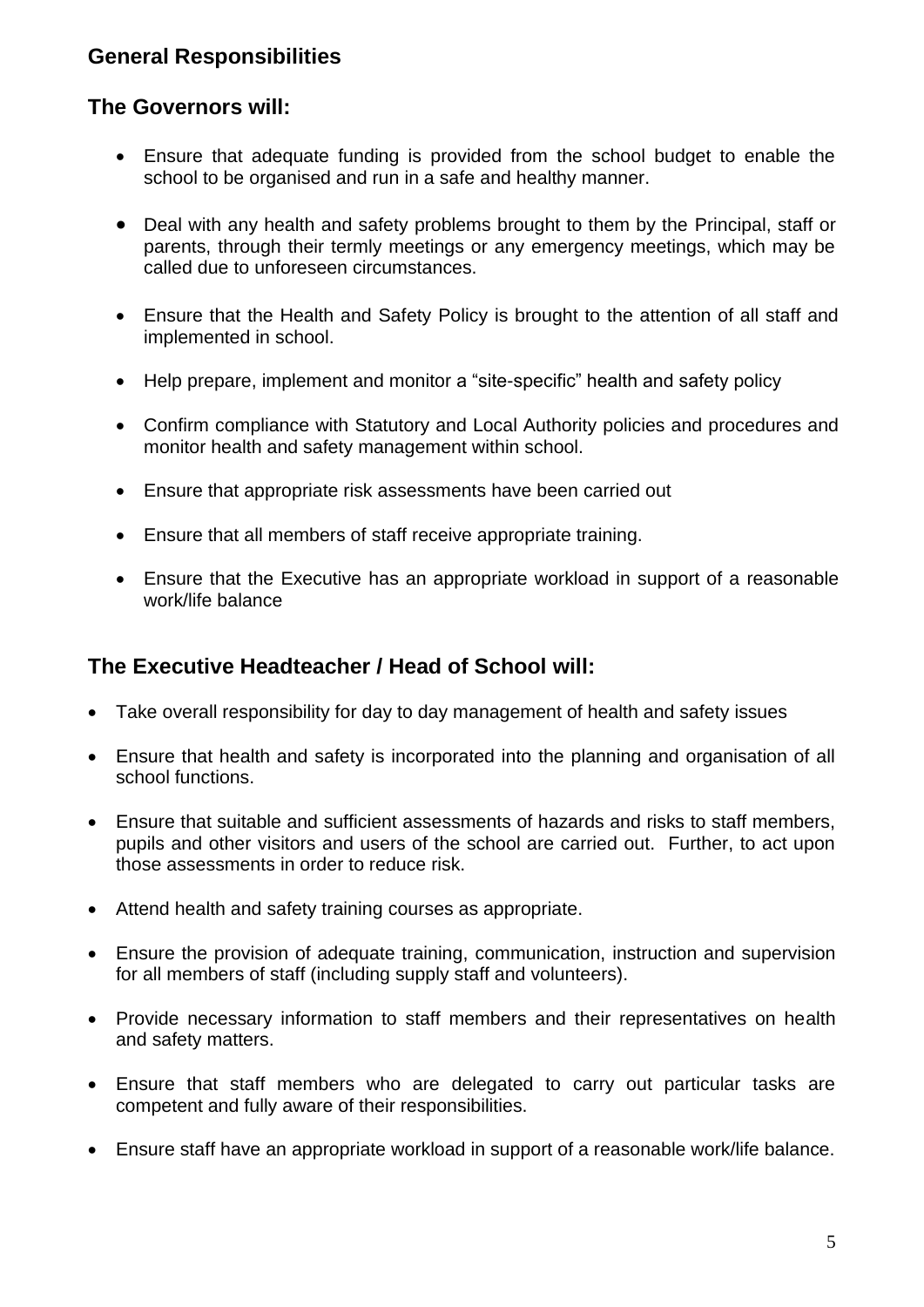• Investigate any accidents or near misses and bring these, along with any other health and safety problems, to the attention of staff and the governors.

#### **All Staff Members will:**

- Ensure that they are fully aware of their roles and responsibilities, co-operate with the schools policies and procedures and follow any guidance, policies and procedures issued by the Diocese of Sheffield Academies Trust.
- Ensure that safe working practices are adopted at all times and comply with the findings/other outcomes of risk assessments, whether in school, on school business or on educational visits.
- Attend health and safety training courses as appropriate.
- Undertake relevant risk assessments and share findings and preventative measures with all appropriate stakeholders.
- Bring to the attention of the Executive Headteacher information about accidents, near misses, dangerous equipment or situations which may occur whilst in school or on educational visits.
- Report to the Executive Headteacher any problems that they feel that they cannot deal with themselves.
- Take responsibility to do what they can to take care of themselves, their colleagues, pupils and visitors. In particular employees should co-operate with the health and safety policy of their employer.

#### **School Health and Safety Representative**

The Governing Body, Executive Headteacher & Head of School recognise the role of Safety Representatives. Safety Representatives will be allowed appropriate paid time off to enable them to fulfil their duties.

We communicate and consult with safety representatives on a regular basis about health and safety matters and offer facilities to enable them to investigate workplace accidents, employee complaints and to carry out periodic health and safety inspections.

#### **General Arrangements to Keep People Safe**

#### **1 Risk Assessment**

Risk Assessments are a legal requirement mainly under the **Management of Health and Safety at Work Regulations 1999,** although most health and safety legislation requires a risk assessment approach.

All of our Risk Assessments are recorded. We carry out our own assessments using the blank assessment form which can be found in the Health Safety and Risk area of Schoolpoint). Risks are assessed periodically (usually on an annual basis), following an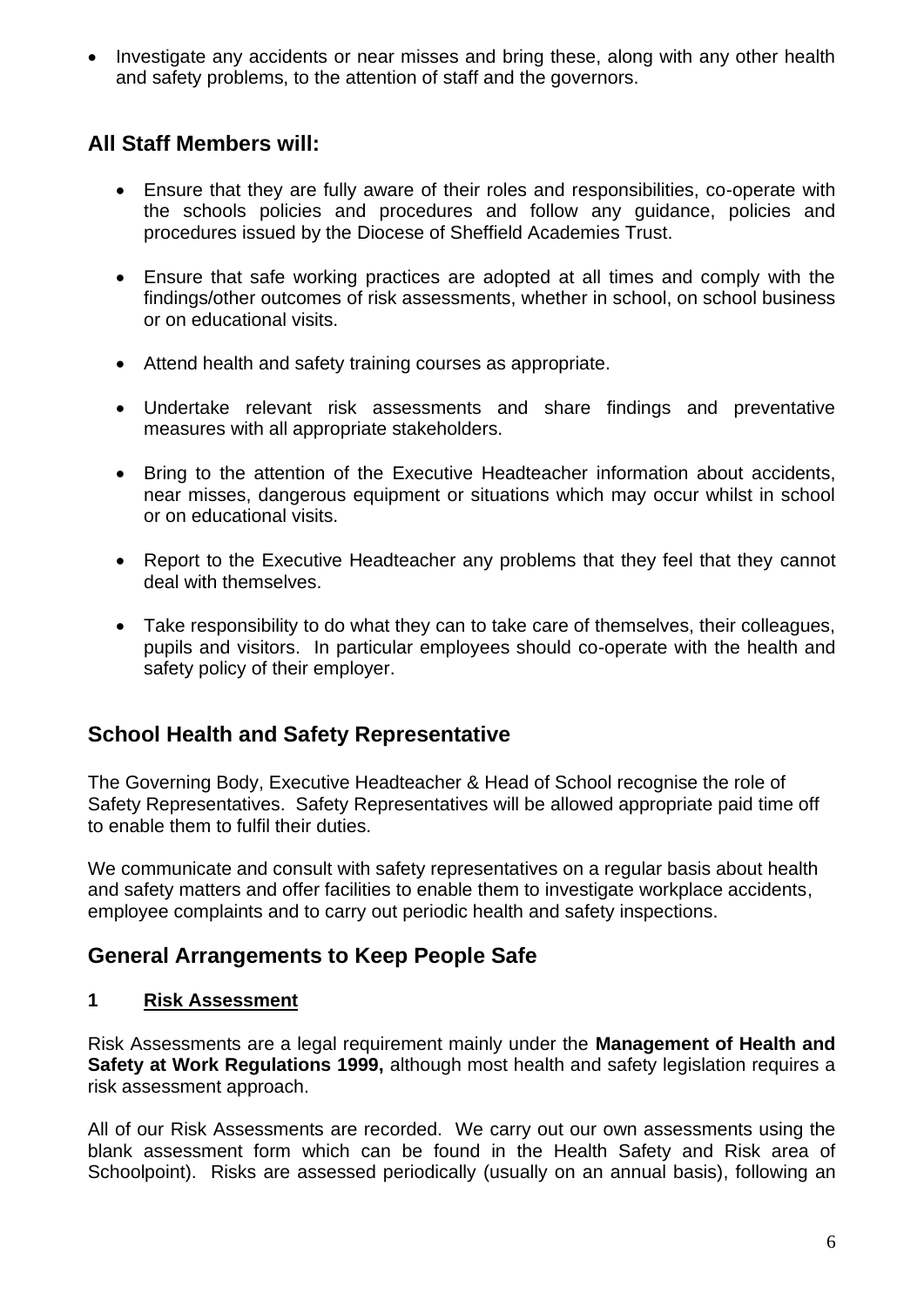accident, on the introduction of any new process/equipment and also any change in circumstances.

We share the findings of our risk assessments with all members of staff

Risk assessments are usually kept:

| <b>Document</b>                                        | <b>Location</b>      |
|--------------------------------------------------------|----------------------|
| <b>Fire Risk Assessment</b>                            | <b>School Office</b> |
| <b>Generic Premises Risk Assessment</b>                | <b>School Office</b> |
| <b>Foundation Stage Risk Assessment</b>                | <b>School Office</b> |
| <b>Educational Visits Risk Assessments</b>             | <b>EVOLVE</b>        |
| <b>Hazardous Substances Risk</b>                       | <b>School Office</b> |
| <b>Assessments</b>                                     |                      |
| Task / activity based Risk Assessments   School Office |                      |

Shown below are the name(s) of the staff assisting with the assessment process as well as details on when they will be carried out and our updating systems.

The following people assist with the assessment process for their individual area of work:

| <b>Name</b>           | <b>Area of responsibility</b>               |
|-----------------------|---------------------------------------------|
| Chris Webb            | <b>Fire Risk Assessment</b>                 |
| Chris Webb            | <b>Premises Risk Assessment</b>             |
| <b>Katie Hancock</b>  | <b>Foundation Stage Risk Assessment</b>     |
| <b>Karen Miller</b>   | <b>Educational Visits Risk Assessments</b>  |
| Chris Webb            | <b>Hazardous Substances Risk Assessment</b> |
| Chris Webb            | <b>Task Risk Assessment</b>                 |
| <b>Class Teachers</b> | <b>Activity based Risk Assessments</b>      |
|                       |                                             |

**NB** It is the Executive Headteacher's / Head of School's responsibility to ensure that risk assessments are carried out. However they may delegate the function or request the assistance of competent staff in carrying out a risk assessment.

#### **2 Fire**

An outbreak of fire in a school can be extremely serious. The **Regulatory Reform (Fire Safety) Order 2005** makes it a legal requirement for each building to have an up to date fire risk assessment. Our Fire Risk assessment identifies all sources of heat with the potential to cause fire e.g. gas heaters, Bunsen burners, cookers etc. and it also consider the storage of combustible materials.

When our school requires painting, only paints providing a flame retardant surface will be used in high risk areas (assembly halls, means of escape, staircases, areas where there is an added fire risk etc).

Ongoing monitoring is carried out to ensure that combustible materials (liquids, solids or gases) do not come into contact with sources of heat.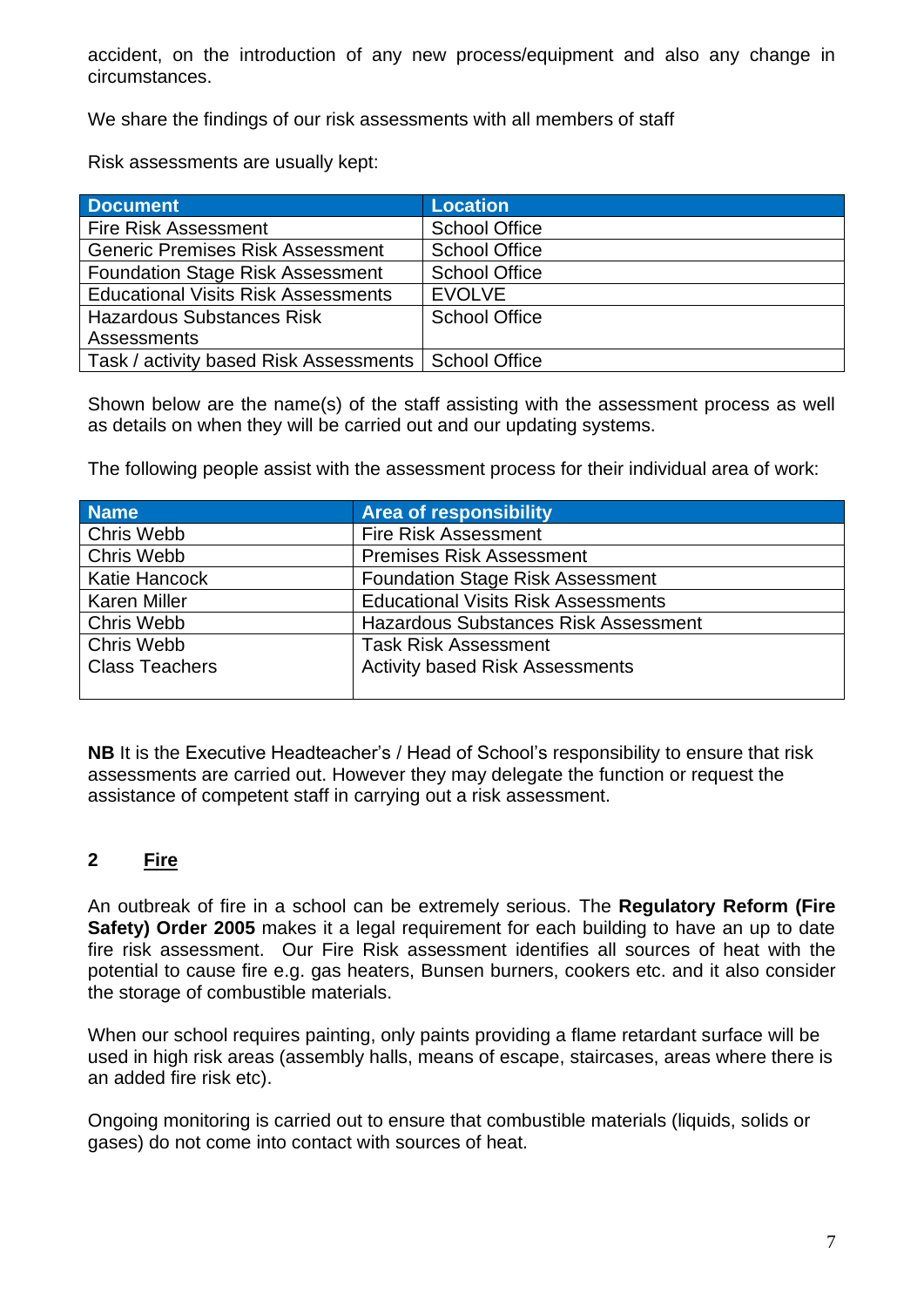Internal fire doors are kept closed to stop fire spreading. Hydraulic door closers are checked regularly and maintained as necessary to ensure correct operation (damage to these closers is very common in schools).

All documentation relating to fire safety is kept:

| <b>Document</b>                     | <b>Location</b>      |
|-------------------------------------|----------------------|
| Fire Risk Assessment (including     | <b>School Office</b> |
| Arson Assessment)                   |                      |
| Fire Precautions Log Book           | <b>School Office</b> |
| <b>Fire Safety Training Records</b> | <b>School Office</b> |

The following people have a role to play in ensuring fire safety issues are adequately dealt with

| <b>Name</b>                   | <b>Responsible for:</b>                             |
|-------------------------------|-----------------------------------------------------|
| Karole Sargent                | Named Responsible Person                            |
| Chris Webb                    | Ensuring there is a current fire risk assessment in |
|                               | place and a process for reviewing / updating on a   |
|                               | regular basis                                       |
| Karole Sargent / Karen Miller | Inducting new members of staff and supply / agency  |
|                               | staff, contractors etc                              |
| <b>Karen Miller</b>           | Making sure that staff receive regular refresher    |
|                               | training                                            |
| <b>Karen Miller</b>           | Making sure relevant information is shared with     |
|                               | other users of the premises such as lettings,       |
|                               | breakfast and after school clubs etc                |
| Karole Sargent / Karen Miller | Ensuring regular fire drills are carried out and    |
|                               | recorded                                            |
| Chris Webb / Karen Miller     | Keeping the Fire Precautions Log Book up to date    |
|                               |                                                     |

#### **3 Permission to Work**

The following people have responsibilities:

| <b>Name</b>       | <b>Responsible for:</b>                                   |
|-------------------|-----------------------------------------------------------|
| Chris Webb        | Ensuring that Wendy Lloyd, Building Manager,              |
|                   | Corporate Property Unit, Rotherham Metropolitan           |
|                   | Borough Council is informed at the planning stage         |
|                   | of any work that is <b>intrusive</b> to the fabric of the |
|                   | building                                                  |
| Chris Webb        | Inducting new members of staff in the process             |
| Chris Webb        | Ensuring that all non-intrusive work is risk              |
|                   | assessed                                                  |
| <b>Chris Webb</b> | Keeping an up to date log of all non intrusive work       |

#### **4 Asbestos**

Asbestos is a naturally occurring mineral that has been used for many years in the construction of buildings and in many products. It was used mainly because of its fire proofing and insulation qualities.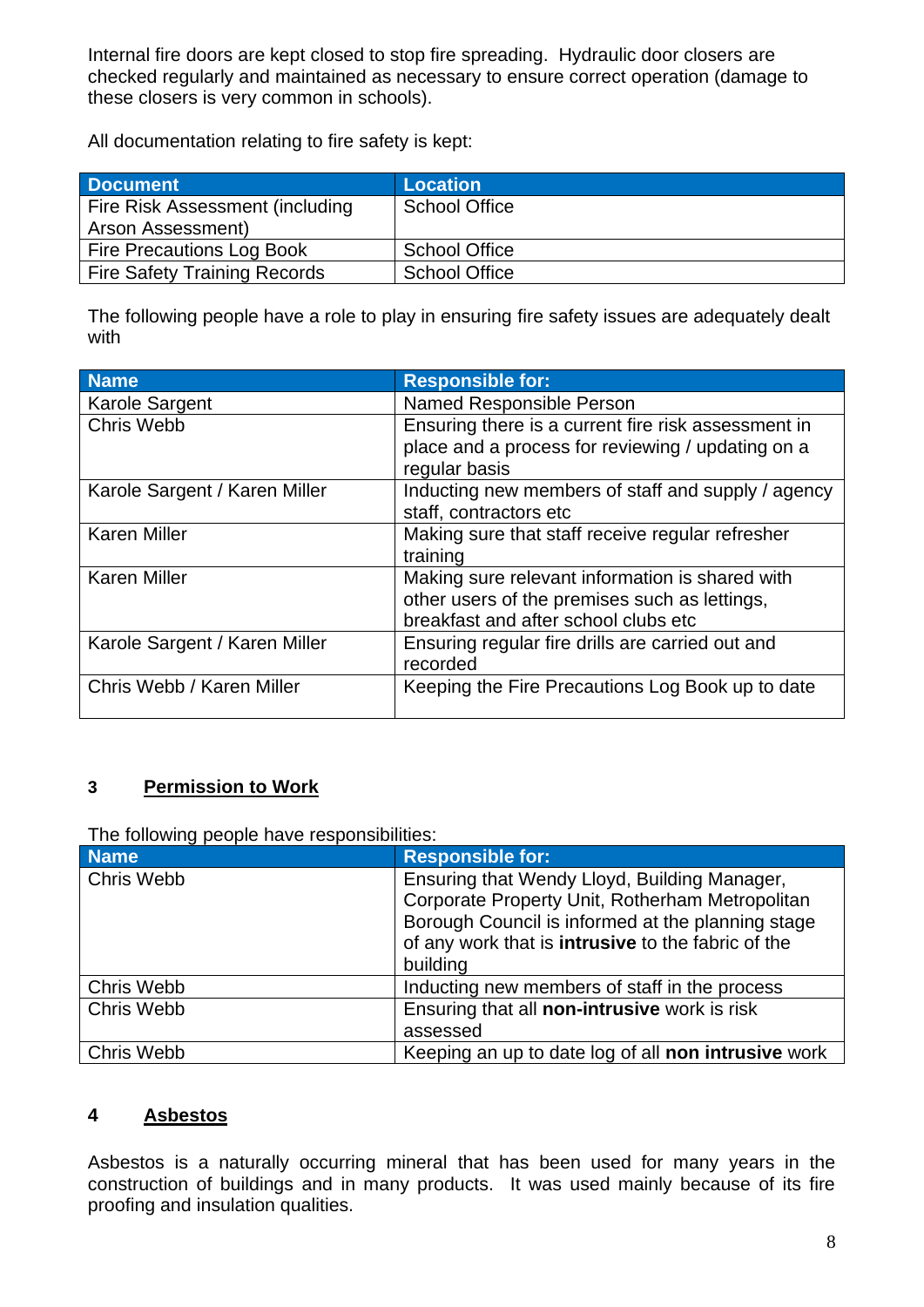We have got an Asbestos Management survey on site and this has been shared with all members of staff. Staff are aware that as long as the asbestos is in good condition and is not disturbed or damaged there is no risk to individuals. However, if it becomes damaged or disturbed, it can become a danger to health as asbestos fibres can become released into the atmosphere and therefore people can inhale the fibres.

All documentation relating to asbestos is kept:

| <b>Document</b>                | <b>Location</b>      |
|--------------------------------|----------------------|
| <b>Asbestos Register</b>       | <b>School Office</b> |
| Asbestos management survey and | <b>School Office</b> |
| risk assessment                |                      |
| Asbestos survey review         | <b>School Office</b> |
| documentation                  |                      |

NB. The location of the register is important, as it must be readily available to all who need to consult and sign it.

| <b>Name</b>    | <b>Responsible for:</b>                                |
|----------------|--------------------------------------------------------|
| Karole Sargent | Overall responsibility as Named Duty Holder            |
| Chris Webb     | Bringing the asbestos register to the attention of     |
|                | anyone likely to disturb asbestos fibres in the course |
|                | of daily routines or proposing to plan or carry out    |
|                | work. e.g. other school / site staff, surveyors,       |
|                | contractors, computer technicians, visitors, helpers   |
|                | etc                                                    |
| Chris Webb     | Advising Wendy Lloyd, Building Manager, Corporate      |
|                | Property Unit, Rotherham Metropolitan Borough          |
|                | Council, at the concept stage of work.                 |
| Chris Webb     | Making sure more detailed surveys (covering the full   |
|                | scope of works) are in place for invasive work e.g.    |
|                | wiring, refurbishment, plumbing, demolition etc        |
| Chris Webb     | Regularly reviewing the condition of asbestos          |
|                | material and recording the findings                    |
| Chris Webb     | Regularly reviewing asbestos risk assessments and      |
|                | recording findings                                     |
| Chris Webb     | Making sure that floor plan changes are recorded       |
|                | and updated                                            |

#### **5 Legionella Risk Management**

Legionnaires' disease is a type of pneumonia. It is an uncommon, but serious disease.

People can catch Legionnaires disease by inhaling small droplets of water suspended in the air which contain the Legionella bacterium.

Legionnaires' disease does not spread from person to person.

We have had a full Legionella audit of the school which has been shared with all members of staff. Key members of staff have a role to play in ensuring that the findings of the audit are actioned and making sure that regular monitoring is carried out on site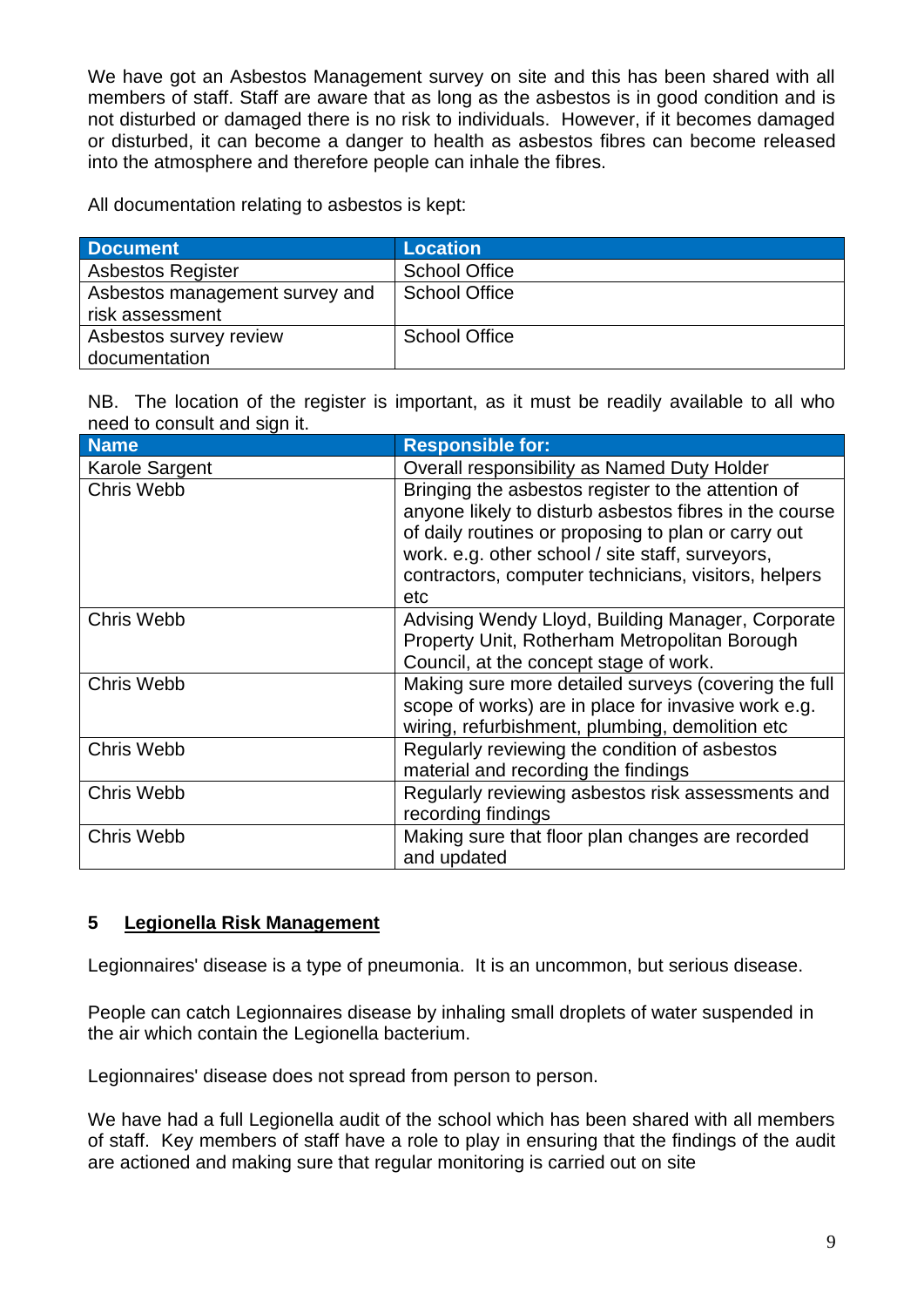| <b>Document</b>     | Location             |
|---------------------|----------------------|
| Legionella Survey   | <b>School Office</b> |
| Legionella Log Book | <b>School Office</b> |

The following people have a role to play in ensuring the procedure in place for managing Legionella issues:

| <b>Name</b>           | <b>Responsible for:</b>                         |
|-----------------------|-------------------------------------------------|
| <b>Karole Sargent</b> | Overall responsibility as Named Duty Holder     |
| <b>Chris Webb</b>     | Ensuring that the recommendations of the        |
|                       | Legionella risk assessment are carried out      |
| <b>Chris Webb</b>     | Ensuring that the Legionella risk assessment is |
|                       | reviewed on a regular basis                     |
| Chris Webb            | Ensuring that all activities identified in the  |
|                       | maintenance programme are carried out and       |
|                       | recorded                                        |
| <b>Chris Webb</b>     | Keeping the Log Book up to date                 |

#### **6 Accidents**

Even in a safety conscious school, accidents may still occur. This is how we deal with them.

All accidents involving staff, pupils or visitors will be recorded and investigated, as appropriate to find out what happened and how any similar incident can be avoided. Copies of RIDDOR report forms are sent to The Diocese of Sheffield Academies Trust.

| <b>Document</b>              | Location             |
|------------------------------|----------------------|
| <b>Accident Report Forms</b> | <b>School Office</b> |
| RIDDOR report forms          | <b>School Office</b> |

| <b>Name</b>                   | <b>Responsible for:</b>                                                                                                                                                                                                                                                                                                  |
|-------------------------------|--------------------------------------------------------------------------------------------------------------------------------------------------------------------------------------------------------------------------------------------------------------------------------------------------------------------------|
| Karole Sargent / Karen Miller | Recording all accidents to staff                                                                                                                                                                                                                                                                                         |
| Karole Sargent / Karen Miller | Ensuring that accidents are investigated and that<br>major accidents, which are reportable to the Health<br>and Safety Executive (under the RIDDOR<br>regulations), are reported to the incident call centre<br>(0845 300 9923) to the Risk Management Team,<br>and also to The Diocese of Sheffield Academies<br>Trust. |
| Karole Sargent / Karen Miller | Ensuring risk assessments are reviewed in light of<br>lessons learned                                                                                                                                                                                                                                                    |
| Karole Sargent / Karen Miller | Periodically reviewing accident reports to identify<br>trends                                                                                                                                                                                                                                                            |
| Karole Sargent / Karen Miller | Reporting serious incidents / accidents to Governors                                                                                                                                                                                                                                                                     |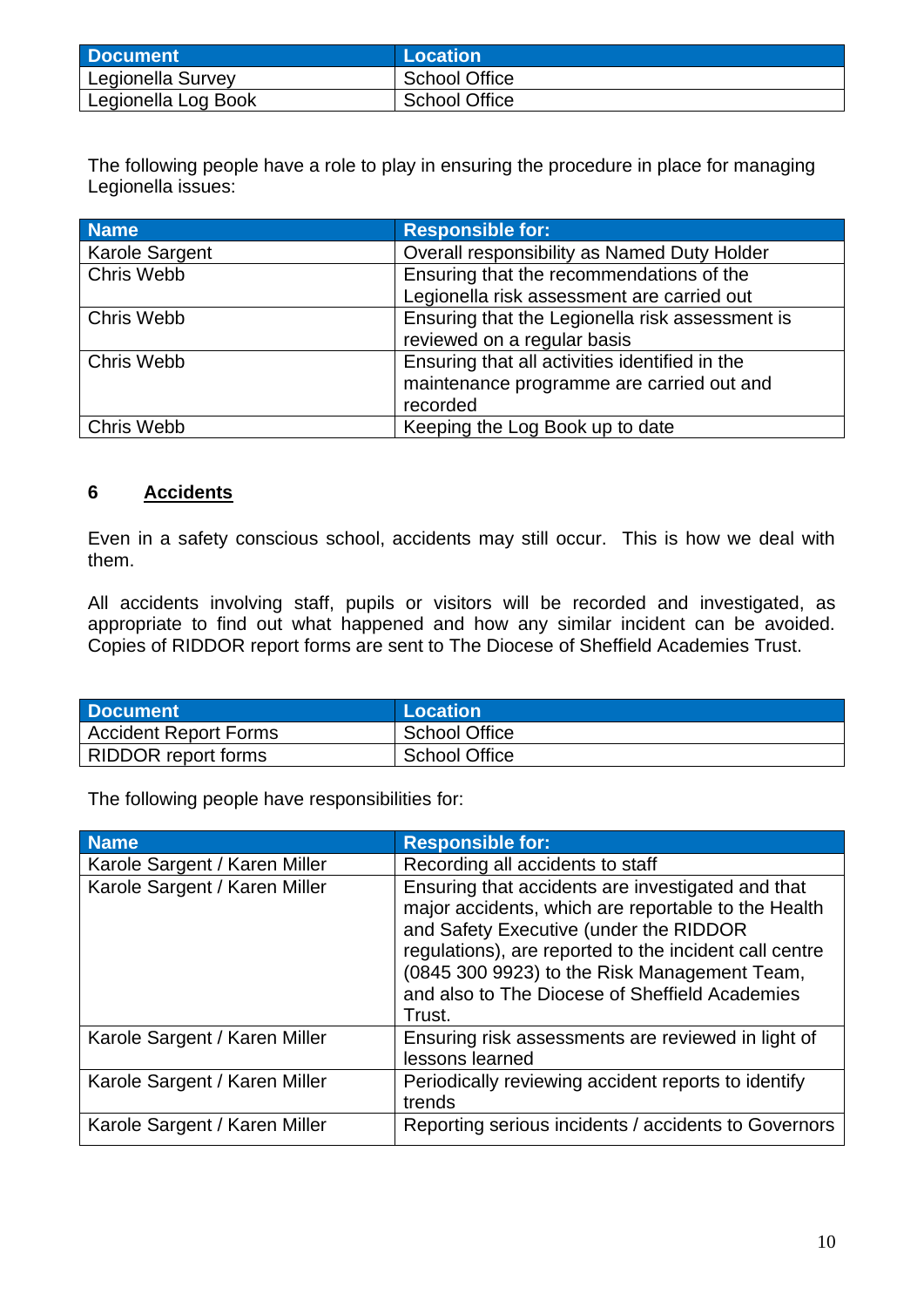#### **7 First Aid**

This school will follow the statutory requirement for first aid equipment and provide suitably trained first aid staff. Where there are young children on site i.e. Nursery's / Breakfast and after school clubs, key members of staff hold an additional paediatric first aid certificate. NB There is sufficient paediatric first aiders to ensure cover on all off site activities involving young children.

Our school risk assessment identifies the actual number of first aiders required.

(As a rough guide the recommendation is 1 first aider for every 100 people on site. This is usually made up of 2 fully qualified first aiders, with the remainder holding the 1 day emergency first aid certificate)

| <b>Name</b>                   | <b>Responsible for:</b>                               |
|-------------------------------|-------------------------------------------------------|
| Karole Sargent / Karen Miller | Ensuring that a risk assessment is in place to        |
|                               | determine the appropriate level of first aid cover    |
|                               | throughout the whole of the school day (including off |
|                               | site activities)                                      |
| <b>Karen Miller</b>           | Keeping records of First Aid Qualifications and       |
|                               | ensuring these are re validated                       |
| <b>Rachel Hutchinson</b>      | Ensuring First Aid boxes are checked and restocked    |
|                               | on a regular basis                                    |

| Name                        | Date of Training                       | Type of training i.e. use of epi-pen                                 |
|-----------------------------|----------------------------------------|----------------------------------------------------------------------|
| Mrs Rachel Hutchinson       | Level 3 First Aid at Work 02/12/2020   |                                                                      |
|                             | annual fresher booked 25/11/2021       |                                                                      |
|                             | Epipen Training booked 28/09/2021      |                                                                      |
|                             |                                        | Emergency Paediatric First Aid Award 6.1.2020                        |
|                             |                                        | 3hr paediatric annual skills update 17/06/2021                       |
|                             |                                        | Safe Use of Medicines for Schools 02/09/2020                         |
| <b>Mrs Rachel Waller</b>    | Level 3 First Aid at Work 02/12/2020   |                                                                      |
|                             | annual refresher not booked 25/11/2021 |                                                                      |
|                             | Epipen Training booked 28/09/2021      |                                                                      |
|                             |                                        | Emergency Paediatric First Aid Award 6.1.2020                        |
|                             |                                        | 3hr paediatric annual skills update 17/06/2021                       |
| Mrs Emma Hancock            |                                        | Emergency Paediatric First Aid Award 6.1.2020                        |
|                             | Epipen Training booked 28/09/2021      |                                                                      |
|                             |                                        | 3hr paediatric annual skills update 09/06/2021                       |
| <b>Miss Cheryl Grand</b>    |                                        | Emergency Paediatric First Aid Award 6.1.2020                        |
|                             | Epipen Training booked 28/09/2021      |                                                                      |
|                             |                                        | 3hr paediatric annual skills update 09/06/2021                       |
| <b>Miss Olivia Goss</b>     |                                        | Level 3 Paediatric First Aid Course booked 11 <sup>th</sup> Oct 2021 |
|                             | Epipen Training booked 28/09/2021      |                                                                      |
| Miss Lianne Fox             |                                        | Emergency Paediatric First Aid Award 6.1.2020                        |
|                             |                                        | 3hr paediatric annual skills update 09/06/2021                       |
|                             | Epipen Training booked 28/09/2021      |                                                                      |
| Mr Chris Webb               |                                        | Safe Use of Medicines for Schools 02/09/2020                         |
|                             | Epipen Training booked 28/09/2021      |                                                                      |
| <b>Mrs Caroline Maxwell</b> |                                        | Safe Use of Medicines for Schools 02/09/2020                         |
| <b>Arthurs</b>              | Epipen Training booked 28/09/2021      |                                                                      |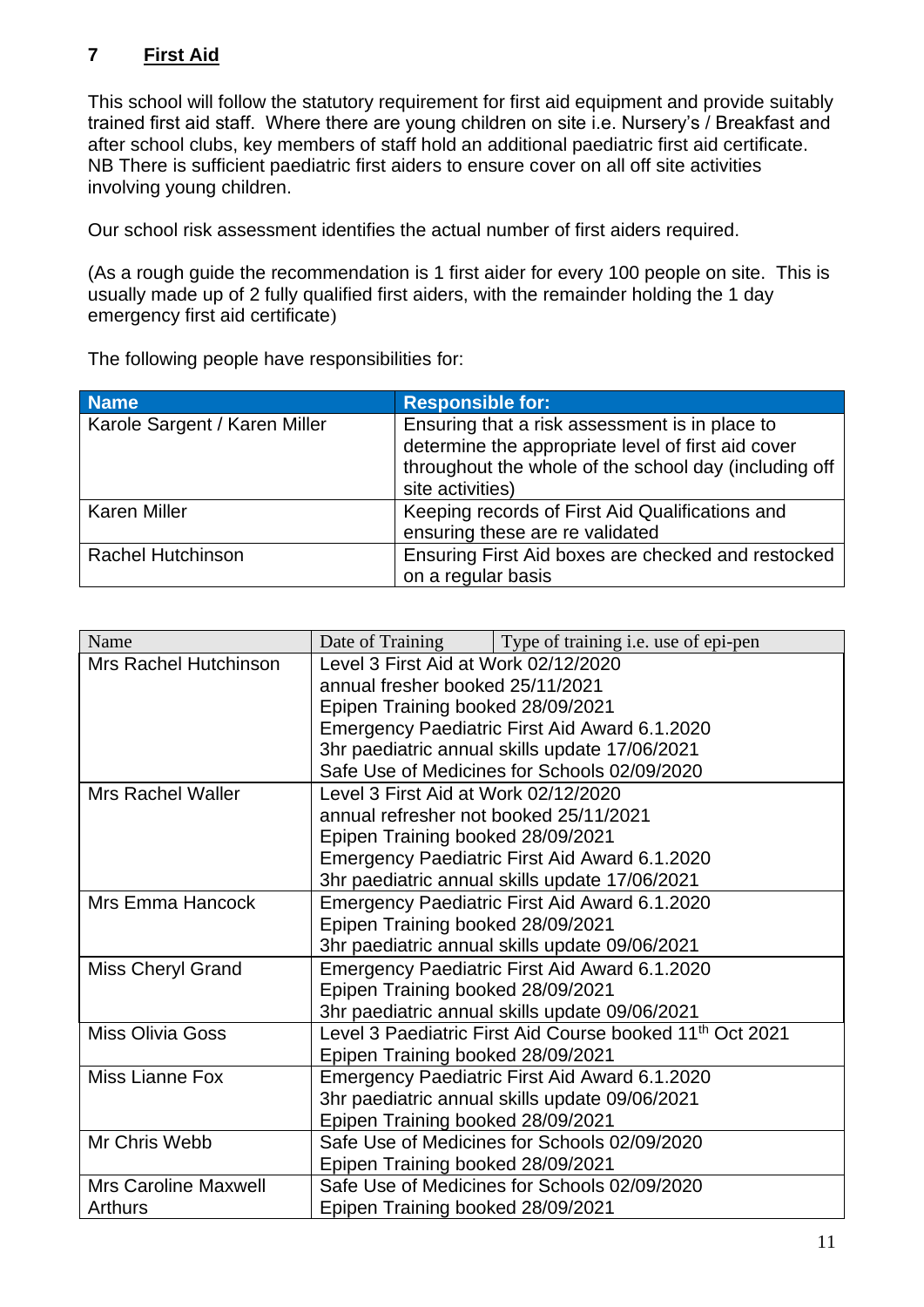| Mrs Louise Gregory | Safe Use of Medicines for Schools 02/09/2020<br>Epipen Training booked 28/09/2021 |
|--------------------|-----------------------------------------------------------------------------------|
| Mrs Sally Moorwood | Safe Use of Medicines for Schools 02/09/2020<br>Epipen Training booked 28/09/2021 |
| Mrs Kathryn Wright | Safe Use of Medicines for Schools 02/09/2020<br>Epipen Training booked 28/09/2021 |

#### **8 Electricity**

Electricity has the potential to cause serious harm, or even death and is treated as a priority with regard to maintenance and repair. The **Electricity at Work Regulations 1989** requires that all electrical systems and appliances are periodically inspected and maintained.

The visual checking, maintenance and repair of portable and transportable electrical equipment is the responsibility of the school.

Fixed installations i.e. sockets, light fittings and general wiring throughout the school will be tested at least every five years by a competent electrician. (This is carried out automatically for those that subscribe to the **Premises Package**).

| <b>Document</b>                     | Location             |
|-------------------------------------|----------------------|
| Inventory of Portable appliances    | School Office        |
| <b>PAT testing Certificate</b>      | <b>School Office</b> |
| Fixed installation test certificate | <b>School Office</b> |

The following people have responsibilities for:

| <b>Name</b>       | <b>Responsible for:</b>                            |
|-------------------|----------------------------------------------------|
| <b>Chris Webb</b> | Visually checking portable electrical appliances   |
| Chris Webb        | Arranging the testing of portable appliances       |
| <b>Chris Webb</b> | Ensuring the five yearly checks are carried out on |
|                   | the fixed installation                             |
| <b>Chris Webb</b> | Arranging repairs / remedial work                  |
| Chris Webb        | Showing key members of staff how to isolate the    |
|                   | electrical supply in an emergency situation        |

#### **9. Gas**

Under the **Gas (Installation and Use) Regulations 1994**, there is a requirement for all gas appliances (central heating boilers, gas water heaters etc) to be checked, serviced and maintained by a competent (Gas Safe) contractor on an annual basis.

| <b>Document</b>                   | <b>Location</b>      |
|-----------------------------------|----------------------|
| <b>Gas Servicing Certificates</b> | <b>School Office</b> |

| <b>Name</b> | <b>Responsible for:</b>                      |
|-------------|----------------------------------------------|
| Chris Webb  | Arranging the testing and maintenance of gas |
|             | appliances                                   |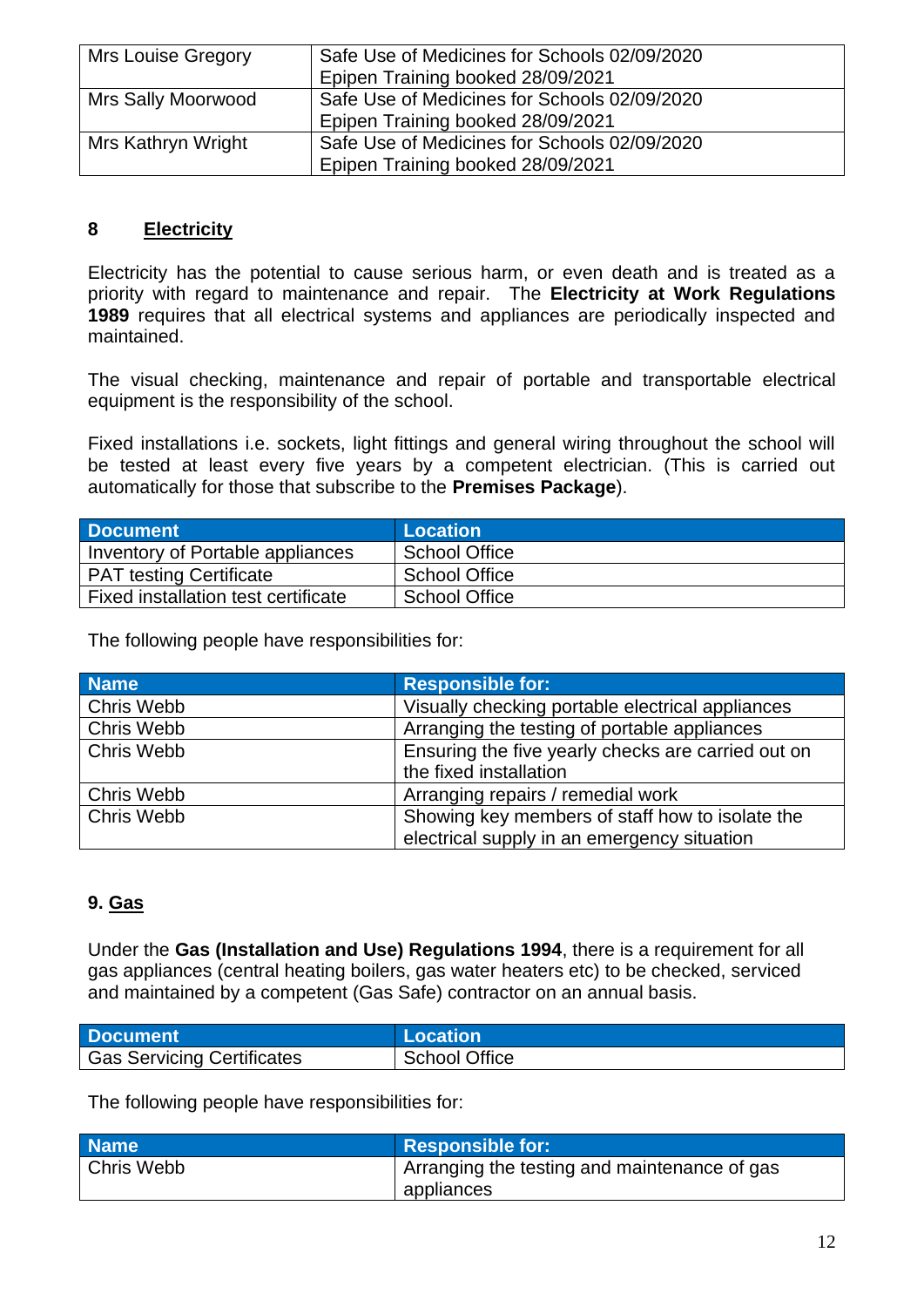| Chris Webb | Arranging repairs / remedial work                   |
|------------|-----------------------------------------------------|
| Chris Webb | Ensuring any work to gas appliances is carried out  |
|            | by a competent contractor (Gas safe)                |
| Chris Webb | Showing key members of staff how to isolate the     |
|            | gas supply when it is not in use or in an emergency |
|            | situation                                           |

#### **10 Substances**

The **Control of Substances Hazardous to Health Regulations** require an assessment to be made of the work processes that involve the use of substances that are hazardous to health.

At our school we ensure that all substances that fall within the COSHH regulations are kept to a minimum and are stored safely and securely out of reach of children. Hazard data sheets are available for all substances and a documented risk assessment is available for all work processes

| <b>Document</b>                                                                                                              | <b>Location</b>      |
|------------------------------------------------------------------------------------------------------------------------------|----------------------|
| Hazardous substances inventory i.e.<br>cleaning/janitorial substances,<br>science chemicals, glues and paints<br>for art etc | <b>School Office</b> |
| <b>Hazard Data Sheets</b>                                                                                                    | <b>School Office</b> |
| Documented risk assessments                                                                                                  | <b>School Office</b> |

The following people have responsibilities for:

| <b>Name</b>       | <b>Responsible for:</b>                          |
|-------------------|--------------------------------------------------|
| Chris Webb        | Keeping the inventory up to date                 |
| Chris Webb        | Ensuring hazard data sheets are available        |
| Chris Webb        | Making sure that risk assessments are documented |
| Chris Webb        | Making sure Personal Protective Equipment (where |
|                   | necessary) is provided and worn                  |
| <b>Chris Webb</b> | Training staff in the safe use and handling of   |
|                   | substances                                       |
| <b>Chris Webb</b> | Disposing of surplus substances safely           |

#### **11 Educational Visits and Off-site Activities**

The school complies with Local Authority guidance on educational visits. Plans for all off site visits are reported to the Governors on a regular basis. Specific approval is given by Governors for all residential visits and visits abroad. We currently use the EVOLVE on line approval system.

We have a named Educational Visits co-ordinator who has received the appropriate Local Authority training and is responsible for:

- $\sim$  Supporting the Executive Headteacher when approving educational visits
- ~ Assessing the competency of leaders and other adults on the visit
- $\sim$  Ensuring that all members of staff receive induction training in the schools process for educational visits
- $\sim$  Helping and supporting members of staff with the planning of educational visits including help with risk assessments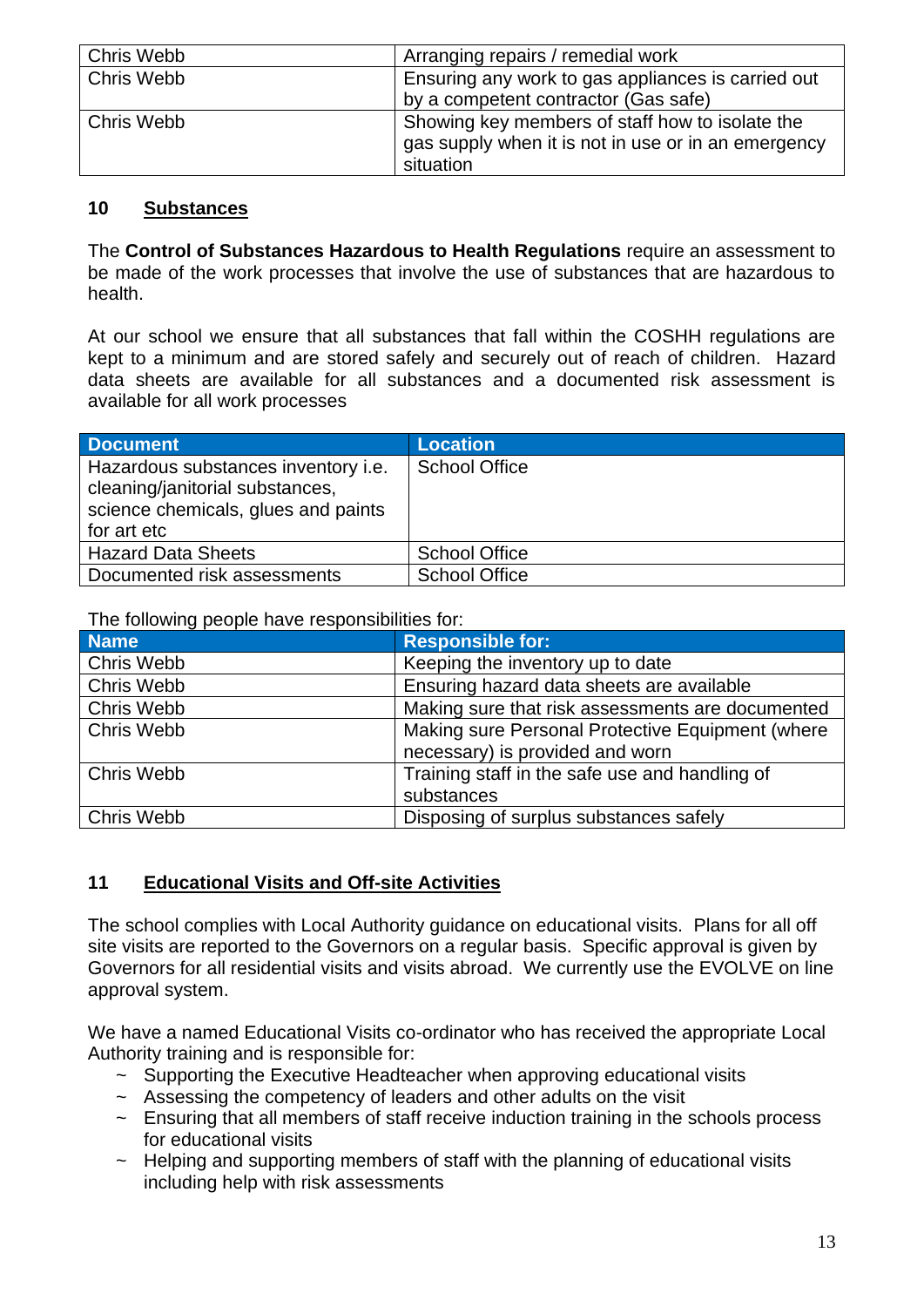| Document                                | Location      |
|-----------------------------------------|---------------|
| <b>Educational Visits Documentation</b> | <b>EVOLVE</b> |
| <b>Educational Visits Generic Risk</b>  | <b>EVOLVE</b> |
| Assessments                             |               |

The following people have responsibilities for:

| <b>Name</b>         | <b>Responsible for:</b>                          |
|---------------------|--------------------------------------------------|
| <b>Karen Miller</b> | <b>Educational Visits Co-ordinator</b>           |
| <b>Karen Miller</b> | <b>Reporting Educational Visits to Governors</b> |
| <b>Karen Miller</b> | Ensuring staff receive induction training in     |
|                     | educational visits                               |
| <b>Karen Miller</b> | Ensuring post visit evaluation is completed      |

The following people have attended EVC training and also EVOLVE training

#### **12 Medical Needs**

There is no legal obligation requiring school staff to administer medication. However, this school recognises that children with medical needs have the same right of admission to a school setting as other children.

There is a clearly documented policy in place in school for dealing with medication and medical needs of children and this has been communicated to all staff. Some members of staff have received specific training to enable them to administer medication.

| <b>Document</b>              | Location             |
|------------------------------|----------------------|
| <b>Medicines Policy</b>      | <b>School Office</b> |
| Pupils individual care plans | School Office        |
| <b>Consent Forms</b>         | <b>School Office</b> |

#### **13 Curriculum Safety**

All teachers are aware of and familiar with the need to carry out risk assessment in their own area of work. They must ensure that they are aware of the risks which might arise from the tools, equipment, materials and processes that they plan for children to use. All guidance material from CLEAPSS (Consortium of Local Education Authorities for the Provision of Science Services), DATA (Design and Technology Association) and AfPE (Association for Physical Education – formerly BAALPE) will be available for staff.

The Governors and Headteacher have responsibility for making sure that staff are competent and attend training as appropriate

| <b>Name</b>           | <b>Responsible for:</b>                                        |
|-----------------------|----------------------------------------------------------------|
| Chris Webb            | Ensuring risk assessments are in place for all tasks           |
| <b>Class Teachers</b> | Ensuring risk assessments are in place for class<br>activities |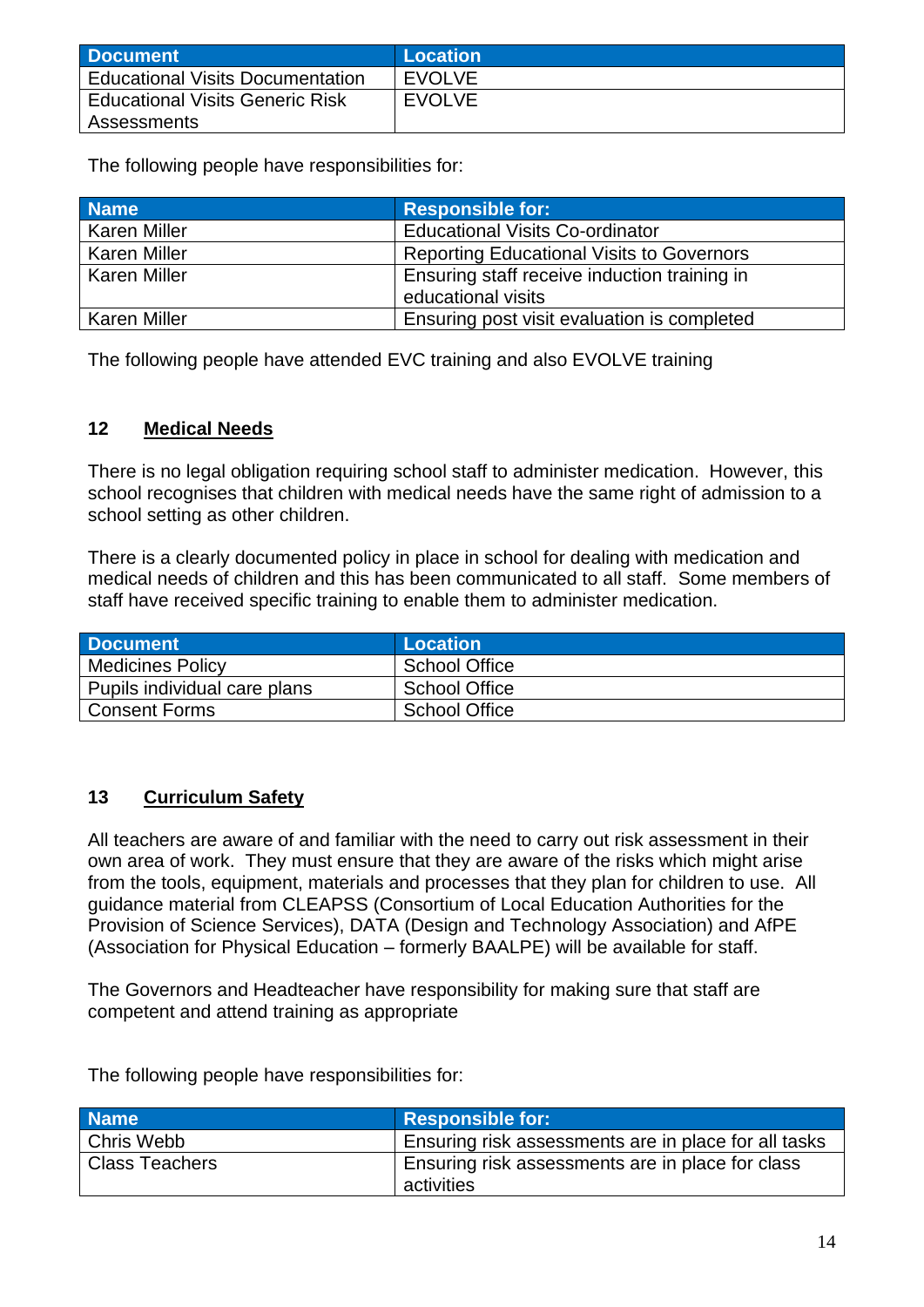#### **14 Work Experience**

The Schools Work Experience Co-ordinators will ensure that there is clear communication and co-ordination between placement providers, students and parents. All work experience placements will be vetted by a competent person and the co-ordinator will ensure that specific risk assessments have been carried out. They will also carry out onsite monitoring of placements

| <b>Document</b>           | <b>Location</b> \    |
|---------------------------|----------------------|
| Safety on Work Experience | School Office        |
| <b>Risk Assessments</b>   | <b>School Office</b> |

The following people have responsibilities for:

| <b>Name</b>         | <b>Responsible for:</b>                                 |
|---------------------|---------------------------------------------------------|
| Karole Sargent      | <b>Work Experience Co-Coordinator</b>                   |
| <b>Karen Miller</b> | Ensuring work experience placements have been<br>vetted |
| <b>Karen Miller</b> | Making sure risk assessments are available and          |
|                     | have been shared with students / parents                |

#### **15 Staff Wellbeing and Stress**

The health and wellbeing of all members of our staff is considered as part of the schools risk assessment process. All members of staff have the opportunity to contribute to the schools stress risk assessment. This is reviewed periodically and the findings shared with staff.

| <b>Document</b>                  | <b>Location</b>          |
|----------------------------------|--------------------------|
| <b>Stress Risk Assessment</b>    | <b>School Office</b>     |
| Information relating to Employee | <b>Leadership Office</b> |
| Assistance Programme             |                          |

#### **16 Monitor and Review**

Measuring health and safety performance is important as we need to know how effectively we are controlling risk in our school. The arrangements that have been put into place will be monitored and reviewed on a regular basis to ensure that they remain effective. Monitoring will include checking that where responsibilities are delegated that individuals clearly understand their roles and responsibilities. Management information (which includes both active and reactive data) will also be considered to improve performance.

#### **Useful Contacts**

#### The **Health and Safety Consultants**

Contact details: 0114 2734082 or [healthandsafety@sheffield.gov.uk](mailto:healthandsafety@sheffield.gov.uk)